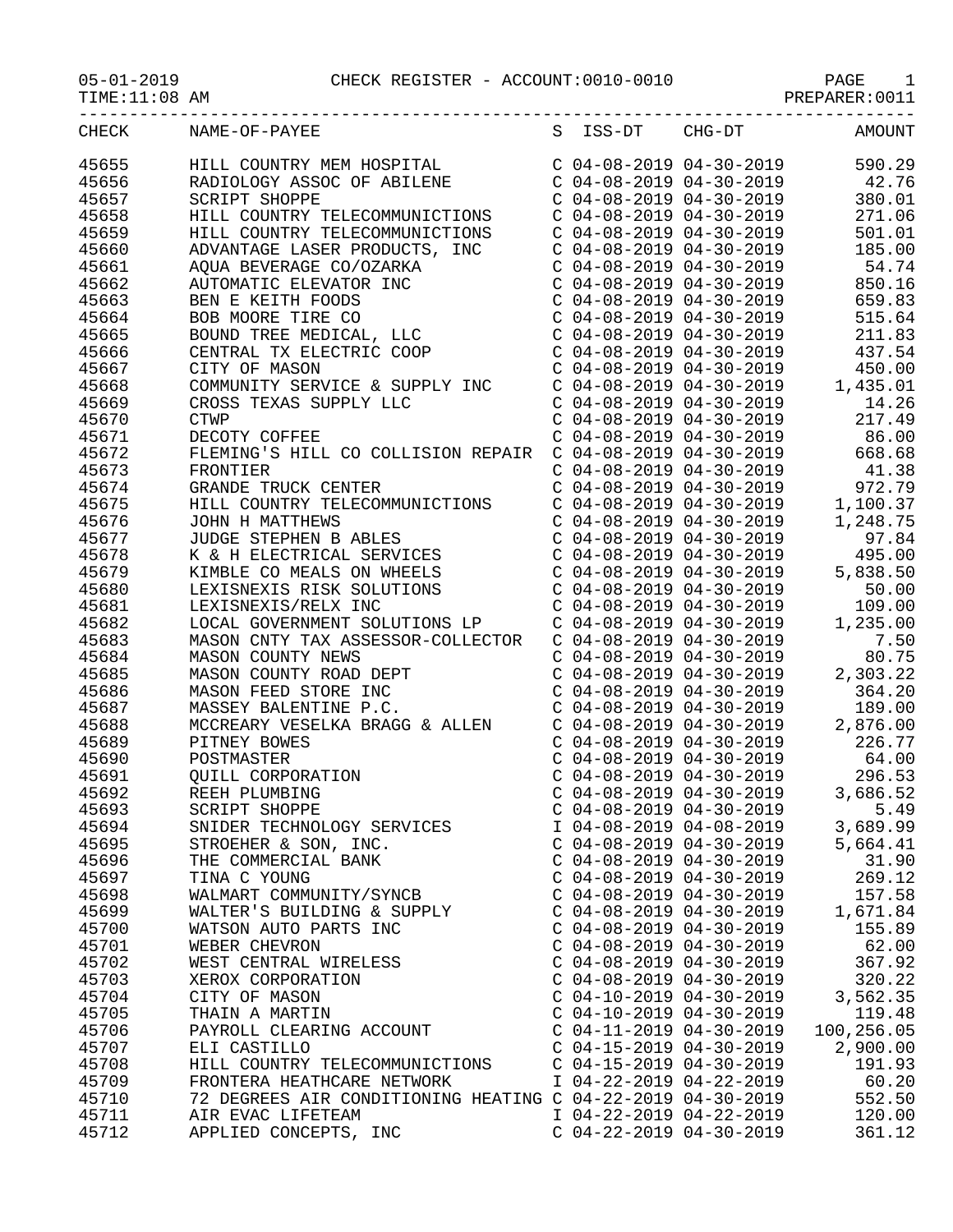05-01-2019 CHECK REGISTER - ACCOUNT:0010-0010 PAGE 2

TIME:11:08 AM PREPARER:0011

|       | ---------------------------- | _________________________ | ------------ |
|-------|------------------------------|---------------------------|--------------|
| CHECK | NAME-OF-PAYEE                | S ISS-DT CHG-DT           | AMOUNT       |
| 45713 |                              |                           |              |
| 45714 |                              |                           |              |
| 45715 |                              |                           |              |
| 45716 |                              |                           |              |
| 45717 |                              |                           |              |
| 45718 |                              |                           |              |
| 45719 |                              |                           |              |
| 45720 |                              |                           |              |
| 45721 |                              |                           |              |
| 45722 |                              |                           |              |
| 45723 |                              |                           |              |
| 45724 |                              |                           |              |
| 45725 |                              |                           |              |
| 45726 |                              |                           |              |
| 45727 |                              |                           |              |
| 45728 |                              |                           |              |
| 45729 |                              |                           |              |
| 45730 |                              |                           |              |
| 45731 |                              |                           |              |
| 45732 |                              |                           |              |
| 45733 |                              |                           |              |
| 45734 |                              |                           |              |
| 45735 |                              |                           |              |
| 45736 |                              |                           |              |
| 45737 |                              |                           |              |
| 45738 |                              |                           |              |
| 45739 |                              |                           |              |
| 45740 |                              |                           |              |
| 45741 |                              |                           |              |
| 45742 |                              |                           |              |
| 45743 |                              |                           |              |
| 45744 |                              |                           |              |
| 45745 |                              |                           |              |
| 45746 |                              |                           |              |
| 45747 |                              |                           |              |
| 45748 |                              |                           |              |
| 45749 |                              |                           |              |
| 45750 |                              |                           |              |
| 45751 |                              |                           |              |
| 45752 |                              |                           |              |
| 45753 |                              |                           |              |
| 45754 |                              |                           |              |
| 45755 |                              |                           |              |
|       |                              |                           |              |